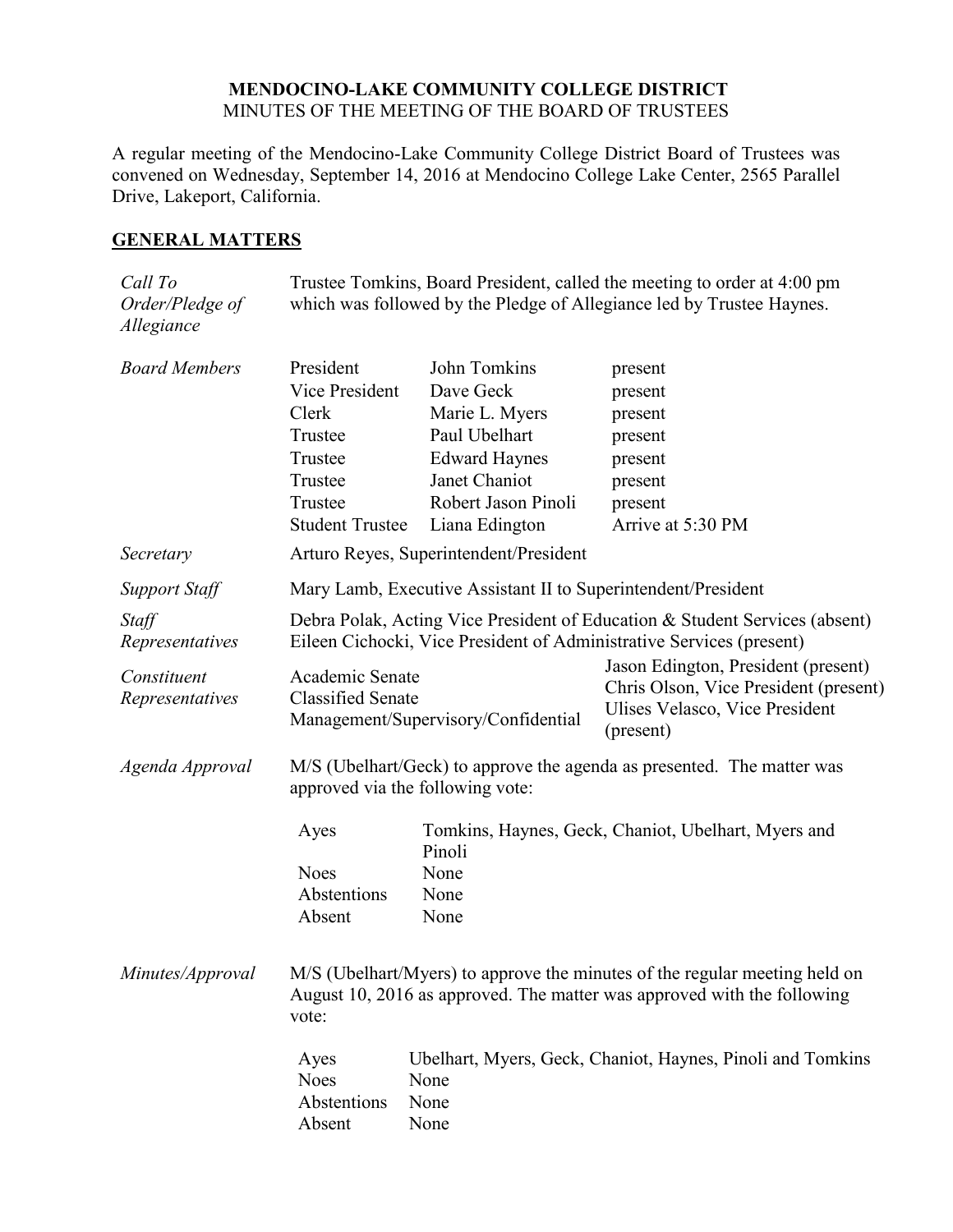## **CLOSED SESSION**

The Board adjourned to Closed Session at 4:01 PM.

#### **OPEN SESSION**

*Report of Action Taken in Closed Session* The Board returned to open session at 5:30 PM with Board President Tomkins reporting no action taken on the items discussed in closed session.

## **TIME CERTAIN ITEM: 5:30 PM**

*Public Hearing - Proposed Adopted Budget*

Board President Tomkins suspended the regular meeting at 5:30 and opened the public hearing on the Proposed Adopted Budget. The public hearing was then closed at 5:31 PM.

Board President Tomkins reconvened the regular meeting at 5:31 PM.

*Public Comments* • No comments from the public.

# **PRESIDENT AND ADMINISTRATION REPORT**

A written report was presented by Superintendent/President Reyes. The following items were offered in addition:

- Enrollment is up higher than last 4 fall semesters with the exception of last fall.
- Dr. Bensimon's presentation stated ruled out socio-economic status and sexual orientation as why minorities were lagging in successes. Only race was issue. President Reyes – was not said. Haynes - Would like audio visual recording in future.
- Ed Social justice is not an approved core value of District more about campus culture.

## **CONSENT AGENDA**

M/S (Pinoli/Ubelhart) RESOLVED, That the Mendocino-Lake Community College District Board of Trustees does hereby approve the Consent Agenda as presented. The consent agenda was approved with the following vote:

Ayes Tomkins, Haynes, Chaniot, Geck, Ubelhart, Myers and Pinoli Noes None Abstentions None Absent None Items with an asterisk \* were approved by one motion as the Consent Agenda.

## **Personnel**

| $Employment -$<br>Short-Term<br><i>Employees</i> | *RESOLVED, That the Mendocino-Lake Community College District Board of<br>Trustees does hereby ratify the employment of the short-term employees as<br>submitted and presented at the meeting. |
|--------------------------------------------------|------------------------------------------------------------------------------------------------------------------------------------------------------------------------------------------------|
| $Employment -$<br>Part-Time Faculty              | *RESOLVED, That the Mendocino-Lake Community College District Board of<br>Trustees does hereby approve the employment of the part-time faculty as<br>submitted and presented at the meeting.   |
| <i>Volunteers</i>                                | *RESOLVED, That the Mendocino-Lake Community College District Board of                                                                                                                         |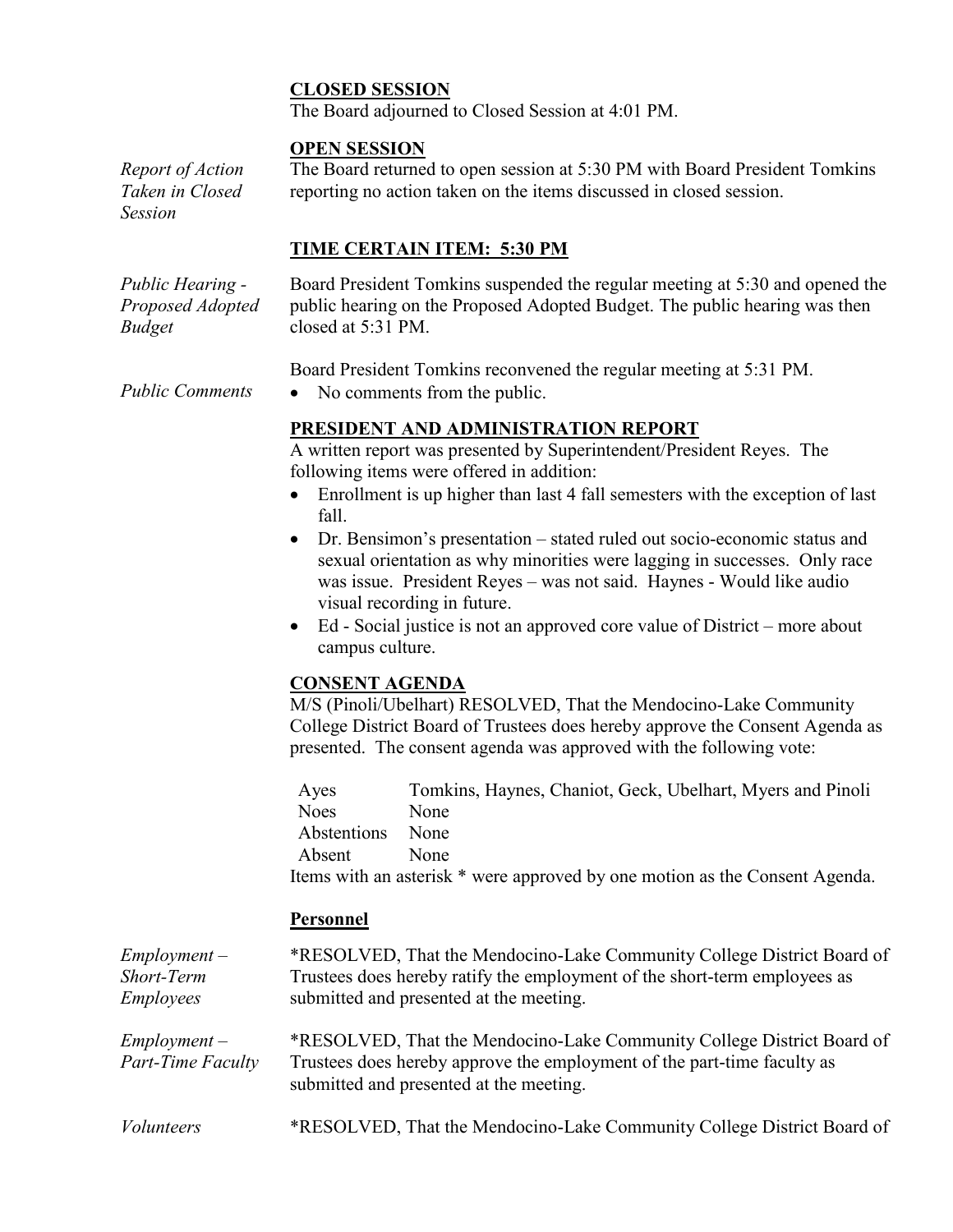|                                                                                                                                                   | meeting.                                                                                                                                                                                                                                                                                           | Trustees does hereby approve the volunteers as submitted and presented at the      |  |  |
|---------------------------------------------------------------------------------------------------------------------------------------------------|----------------------------------------------------------------------------------------------------------------------------------------------------------------------------------------------------------------------------------------------------------------------------------------------------|------------------------------------------------------------------------------------|--|--|
| $Correction -$<br><b>Faculty Contract</b>                                                                                                         | *RESOLVED, That the Mendocino-Lake Community College District Board of<br>Trustees does hereby approve the correction to the faculty contract of Cintya<br>DaCruz, EOPS Counselor as presented.                                                                                                    |                                                                                    |  |  |
| $Promotion -$<br>Classified                                                                                                                       | *RESOLVED, That the Mendocino-Lake Community College District Board of<br>Trustees does hereby ratify the promotion of Beronica Leon as presented.                                                                                                                                                 |                                                                                    |  |  |
| Resignation/Retire<br>ment                                                                                                                        | *RESOLVED, That the Mendocino-Lake Community College District Board of<br>Trustees does hereby ratify the retirement of Les Pfutzenreuter effective May<br>26, 2017 as presented.                                                                                                                  |                                                                                    |  |  |
| Temporary<br><b>Additional</b><br>Assignments                                                                                                     | *RESOLVED, That the Mendocino-Lake Community College District Board of<br>Trustees does hereby approves the additional compensation for Debra Polak,<br>Ulises Velasco, Matthew Gordon and Minerva Flores from September 1, 2016<br>through December 31, 2016 as presented.                        |                                                                                    |  |  |
| Donation                                                                                                                                          | <b>Other Items</b><br>*RESOLVED, That the Mendocino-Lake Community College District Board of<br>Trustees does hereby accept the donation by Tifany Lemmerz-Woskow as<br>presented.                                                                                                                 |                                                                                    |  |  |
| 2016-17 Adopted<br><b>Budget</b>                                                                                                                  | <b>ACTION ITEMS</b><br>After reviewing the proposed Adopted Budget presented for the 2016-17 year<br>and discussion by the various board members, the following action was taken:                                                                                                                  |                                                                                    |  |  |
|                                                                                                                                                   | M/S (Myers/Ubelhart) to adopt the 2016-2017 Adopted Budget as presented.                                                                                                                                                                                                                           |                                                                                    |  |  |
|                                                                                                                                                   | The motion was approved with the following vote:                                                                                                                                                                                                                                                   |                                                                                    |  |  |
|                                                                                                                                                   | Ayes<br><b>Noes</b><br>Abstentions<br>Absent                                                                                                                                                                                                                                                       | Tomkins, Haynes, Geck, Chaniot, Ubelhart, Myers and Pinoli<br>None<br>None<br>None |  |  |
| Signature<br>Authorization of<br><b>Acting Vice</b><br>President of<br><b>Education</b> and<br>Student Services -<br>Resolution<br>$09 - 16 - 01$ | After reviewing information provided the following action was taken:                                                                                                                                                                                                                               |                                                                                    |  |  |
|                                                                                                                                                   | M/S (Chaniot/Pinoli) that the Board of Trustees of the Mendocino-Lake<br>Community College District does hereby adopt Resolution 09-16-01, granting<br>signature authorization to Debra Polak, Acting Vice President of Education and<br>Student Services from September 14, 2016 until rescinded. |                                                                                    |  |  |
|                                                                                                                                                   | The motion was approved with the following vote:                                                                                                                                                                                                                                                   |                                                                                    |  |  |
|                                                                                                                                                   | Ayes<br><b>Noes</b><br>Abstentions<br>Absent                                                                                                                                                                                                                                                       | Tomkins, Haynes, Geck, Chaniot, Ubelhart, Myers and Pinoli<br>None<br>None<br>None |  |  |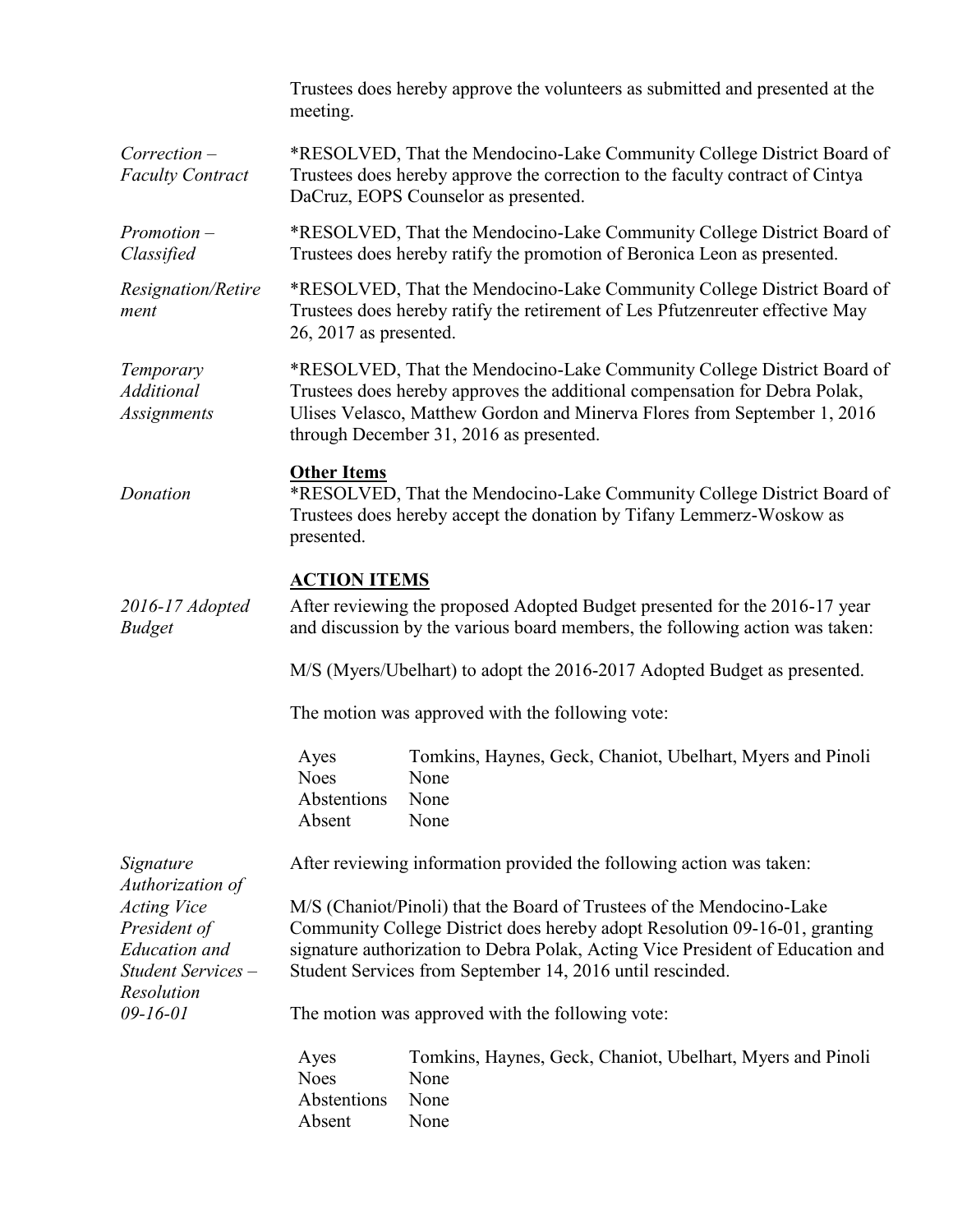*Big Picture* A presentation on the College Assistance Migrant Program (CAMP) and a presentation on the High School Equivalency Program (HEP) was presented by Monica Flores, CAMP Director and Jackeline Orozco, HEP Director.

# **INFORMATIONAL ITEMS AND REPORTS**

*Mendocino College Foundation, Inc.* A written report was submitted by Katie Fairbairn, Executive Director of the Mendocino College Foundation, Inc. as information.

> A written report was submitted as information by Steve Cardimona, science professor and affiliate governing council member.

#### *Academic Senate:*

A written report was submitted as information by Academic Senate President Jason Edington.

#### *Classified:*

A written report was submitted as information by Classified Senate President Lois O'Rourke.

## **TRUSTEE COMMUNICATION**

*Trustee Reports* A written report was submitted by Trustee Haynes. Other trustees commented orally on their recent college-related activities.

*Future Agenda Items* In reviewing the list from the August 2016 board meeting, the following items were determined to be of interest to the majority of the board members and will be presented at a future board meeting:

- How are college programs developed to fulfill local needs? Report next month or study session?
- How is the 40/60 split of statewide regional monies affecting Mendocino College Career Technical Education programs? Report next month
- What program data is reviewed and how does the process work for replacing full-time faculty who retire or resign? Report next month
- How are requests for information from trustees processed and either fulfilled or denied? No – answered by S/P Reyes  $\omega$  meeting – send website with public information on salaries around state.
- Should the board hold a workshop focusing on what Mendocino College does to maintain the ecosystem? Workshop w/bio staff

New items for review at the next meeting as possible future agenda items include:

- $\bullet$  AP change to add thank you cards to applicants for board positions.  $-$  just add to AP and take to PPAC.
- Dual enrollment and concurrent enrollment how it is going.
- Reports on committee work from college

*Friends of the Mendocino College Coastal Field Station and Natural Sciences affiliate Constituents Group Reports*